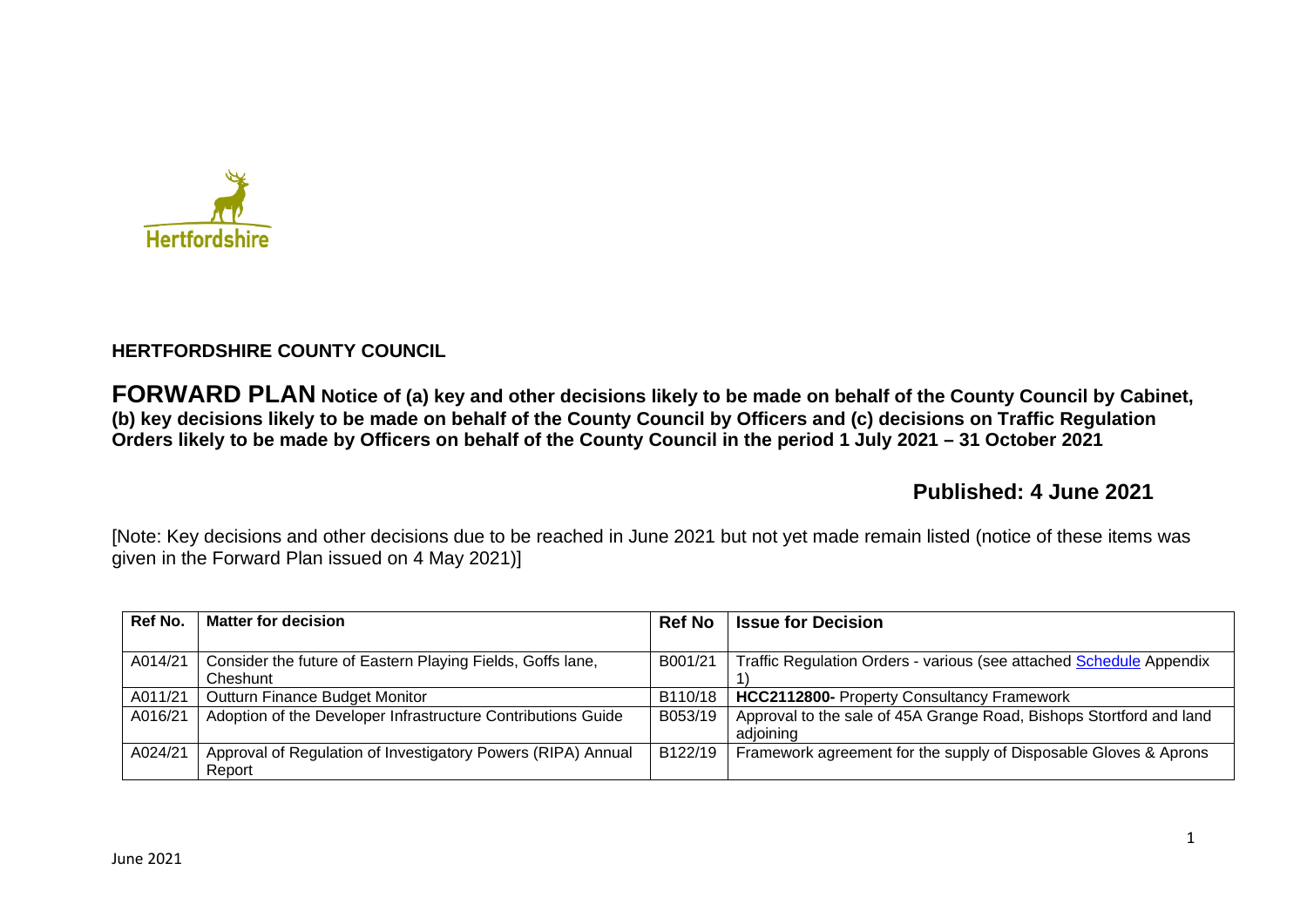| A026/21 | Hertfordshire Skills and Employment Strategy 2021-24                                                                                                                                                                                                                                                                                        | B018/20 | HCC2011970 - Bishops Stortford North Secondary - Design & Build<br>Contract in respect of new build works                  |
|---------|---------------------------------------------------------------------------------------------------------------------------------------------------------------------------------------------------------------------------------------------------------------------------------------------------------------------------------------------|---------|----------------------------------------------------------------------------------------------------------------------------|
| A027/21 | Whether to agree to the statutory proposal to open a Specialist<br>Resource Provision (SRP) at The Priory School, Hitchin, from<br>September 2022, taking into consideration the outcome of the<br>statutory notice period.<br>NB Agreement to the statutory proposal by Cabinet will only be<br>required if objections are received to it. | B076/20 | Framework Agreement for<br>the Supply of Cut Paper & Card Size A3 & A4                                                     |
| A028/21 | Acquisition of Brookdell Yard, Watford, adjacent to<br>Waterdale recycling Centre, Watford, to enlarge capacity of<br>facility to ensure long term future of service                                                                                                                                                                        | B093/20 | HCC2012494 - Relocation of the Blues Pre-school to land at Cox's<br>Gardens, Bishops Stortford. Temporary Mobile Building. |
| A029/21 | Whether to publish a Statutory notice on the proposal to<br>change the age range of Oxhey Early Years Centre, a<br>Maintained Nursery School in Watford, to allow children to<br>be admitted from the age of 2.                                                                                                                             | B003/21 | Approval to the sale of part of the Land at Onslow St Audrey's School,<br>Hatfield                                         |
| A030/21 | To seek approval to: capital funding to support the<br>permanent enlargement of The Priory School, Hitchin by 1<br>form of entry (fe) to 7fe from 2023; entering a Funding<br>Agreement with the school; and the use of S106<br>allocations towards this and other previous expansion<br>schemes.                                           | B006/21 | Approval to the terms of sale for Former Highway Maintenance Depot,<br>Station Road, Watton at Stone                       |
| A031/21 | Variation to Hertfordshire County Council Admission<br>Arrangements for 2021/22 and 2022/23                                                                                                                                                                                                                                                 | B007/21 | Approval to the terms of sale for Land at Foxgrove Path, South Oxhey                                                       |
| A032/21 | <b>Future of Buntingford Recycling Centre</b>                                                                                                                                                                                                                                                                                               | B008/21 | Approval to the terms of sale for Former Little Furze JMI School,<br>Gosforth Lane, South Oxhey                            |
| A012/21 | Consider the future of land south of Croft Lane (Norton C),<br>Letchworth                                                                                                                                                                                                                                                                   | B010/21 | Consider the future of Eastern Playing Fields, Goffs lane, Cheshunt                                                        |
| A015/21 | Consider the future of Land North of Roysia School, Royston                                                                                                                                                                                                                                                                                 | B011/21 | Land and building at Meadowbank, Alexandra Road, Kings Langley -<br>Appropriation to Adult Care Services                   |
| A018/21 | Consider the future of Land at 2B Star Street<br>in connection with the existing library at 87 High Street, Ware.                                                                                                                                                                                                                           | B012/21 | HCC2012582 - Refurbishment of a former adult care home to provide<br>accommodation for Looked After Children               |
| A033/21 | Winter Service Operational Plan (WSOP) 2021/22                                                                                                                                                                                                                                                                                              | B014/21 | HCC2112723 - Mechanical & Electrical Upgrade Works at County Hall<br>& Stevenage Sites                                     |
| A034/21 | <b>Winter Salt Bin Review</b>                                                                                                                                                                                                                                                                                                               | B015/21 | HCC2112724 - Various Schools - M & E Upgrade for Hertfordshire<br><b>Schools</b>                                           |
| A035/21 | <b>Winter Footway Strategy</b>                                                                                                                                                                                                                                                                                                              | B019/21 | HCC2112728 - Re-Fit of Hertfordshire County Council Stevenage<br>Offices                                                   |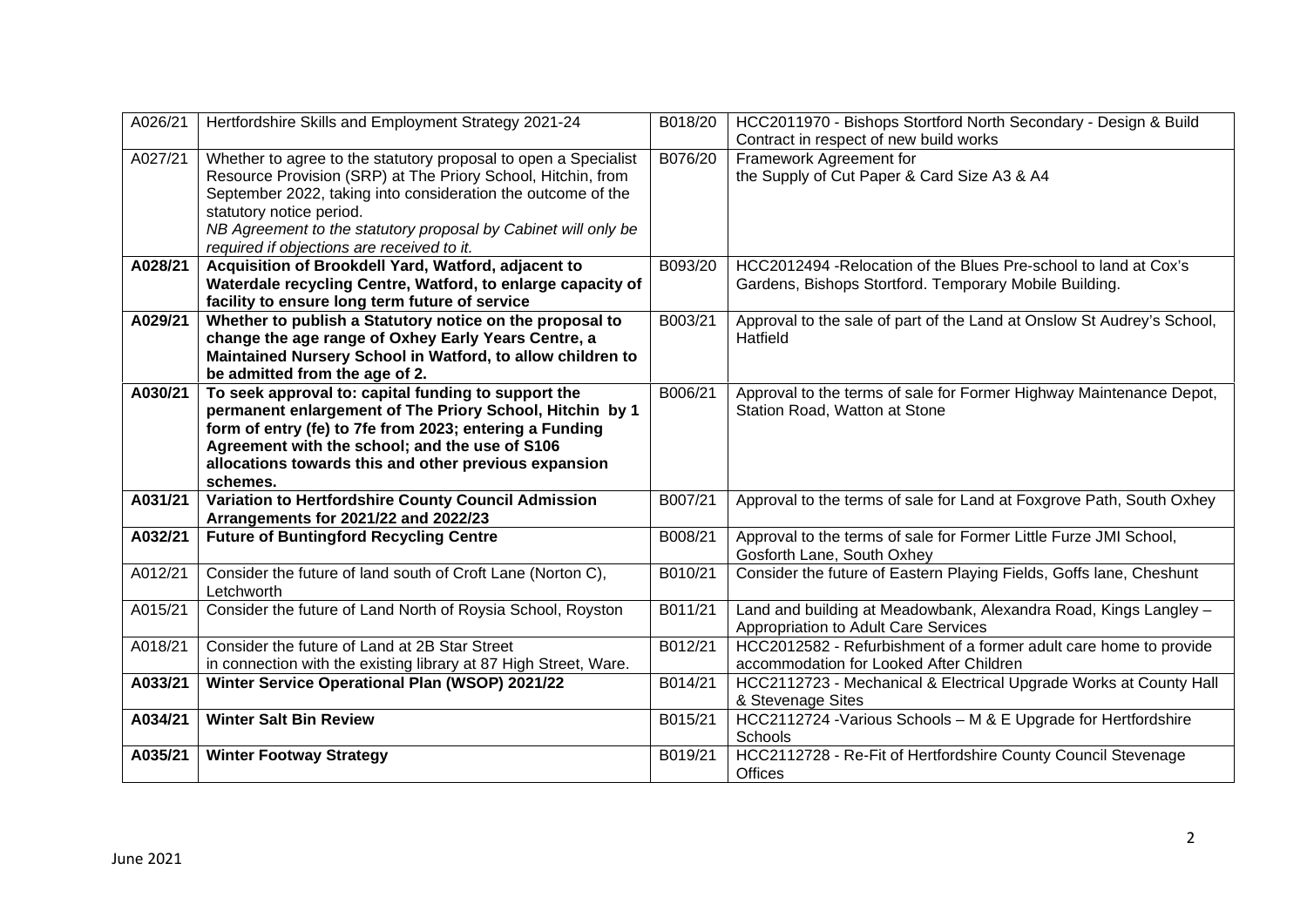| A036/21 | <b>Hertfordshire County Council's Admission Arrangements</b><br>for 2023/24 | B026/21 | Single Tender Action for Midpoint Intensive Enablement Service                                                                                                                                                                                                                                                                                          |
|---------|-----------------------------------------------------------------------------|---------|---------------------------------------------------------------------------------------------------------------------------------------------------------------------------------------------------------------------------------------------------------------------------------------------------------------------------------------------------------|
|         |                                                                             | B030/21 | HCC2112744 - Care Provider for new care home development at Little<br>Furze, South Oxhey                                                                                                                                                                                                                                                                |
|         |                                                                             | B033/21 | Framework Agreement for the Supply of First Aid Kits, Equipment &<br>Consumables                                                                                                                                                                                                                                                                        |
|         |                                                                             | B037/21 | Approval of Enabling Agreement and surrender of lease of land at<br>Onslow St Audrey's School, Hatfield                                                                                                                                                                                                                                                 |
|         |                                                                             | B038/21 | Approval of the final terms of the 125-year peppercorn lease for the<br>new special school at Woodside, Welwyn Garden City.                                                                                                                                                                                                                             |
|         |                                                                             | B044/21 | The Supply of Catering Disposables                                                                                                                                                                                                                                                                                                                      |
|         |                                                                             | B045/21 | The Supply of Steel Lockers                                                                                                                                                                                                                                                                                                                             |
|         |                                                                             | B046/21 | Provision of Tree Work Services                                                                                                                                                                                                                                                                                                                         |
|         |                                                                             | B047/21 | Procurement of training providers to allow HCC to utilise the<br>Apprenticeship Levy funds.                                                                                                                                                                                                                                                             |
|         |                                                                             | B048/21 | Award of contract for the provision of COVID Marshals                                                                                                                                                                                                                                                                                                   |
|         |                                                                             | B049/21 | Demolition of the Former Little Furze Primary School, South Oxhey.                                                                                                                                                                                                                                                                                      |
|         |                                                                             | B050/21 | Award of various local bus and school coach contracts (tender round                                                                                                                                                                                                                                                                                     |
|         |                                                                             |         | for Services starting September 2021)                                                                                                                                                                                                                                                                                                                   |
|         |                                                                             | B051/21 | Hertfordshire County Council and the Procurement Partnership Ltd                                                                                                                                                                                                                                                                                        |
|         |                                                                             |         | Finance and Leasing Dynamic Purchasing System Agreement                                                                                                                                                                                                                                                                                                 |
|         |                                                                             | B052/21 | SEND Temporary Expansion - New modular accommodation<br>landscaping works and internal remodelling                                                                                                                                                                                                                                                      |
|         |                                                                             | B053/21 | Contract award for the delivery of the Hertfordshire Autism Community<br><b>Support Service</b>                                                                                                                                                                                                                                                         |
|         |                                                                             | B054/21 | Whether to agree to the statutory proposal to open a Specialist<br>Resource Provision (SRP) at The Priory School, Hitchin, from<br>September 2022, taking into consideration the outcome of the statutory<br>notice period.<br>NB Agreement to the statutory proposal by the Chief Officer will only<br>be required if no objections are received to it |
|         |                                                                             | B055/21 | Tender of Reablement and Support at Home contract for St Albans and<br>Stevenage                                                                                                                                                                                                                                                                        |
|         |                                                                             | B056/21 | Contract Award for Midpoint Intensive Enablement Service                                                                                                                                                                                                                                                                                                |
|         |                                                                             | B057/21 | Award of Framework for spot providers                                                                                                                                                                                                                                                                                                                   |
|         |                                                                             | B058/21 | Contract for the Provision of Residential Placements for                                                                                                                                                                                                                                                                                                |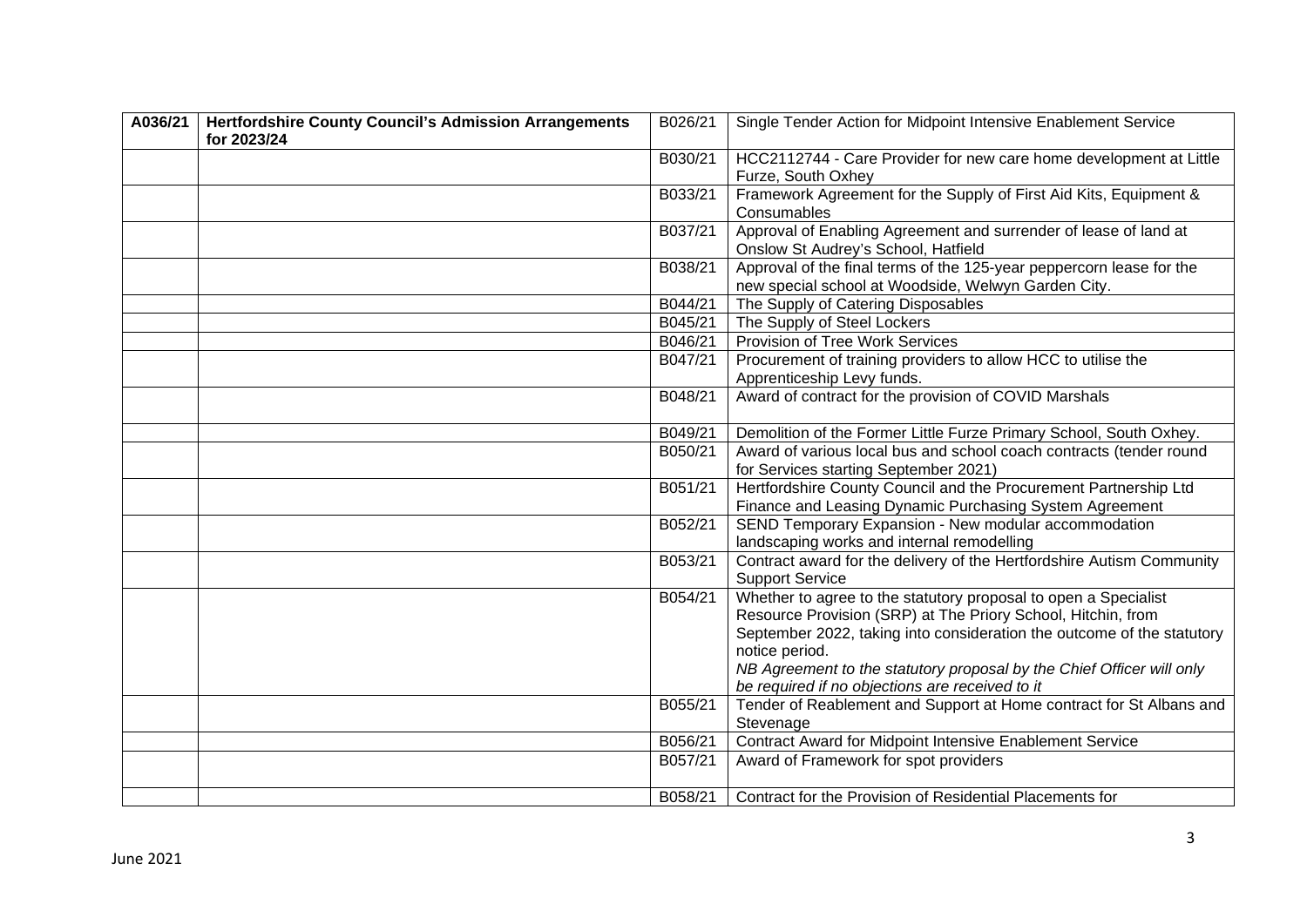|         | four (4) / five (5) Children And Young People aged 7-17 with highly<br>challenging behaviour And complex needs                               |
|---------|----------------------------------------------------------------------------------------------------------------------------------------------|
| B059/21 | Implementation of records & document management module to<br>support new HR application                                                      |
| B060/21 | Provision of Housing Related Support services - Award of<br><b>Contract</b>                                                                  |
| B061/21 | Washroom Services for all HCC sites – Award of Contract                                                                                      |
| B062/21 | <b>Bishop Stortford Young Person Centre - refurbishment of existing</b><br>building                                                          |
| B063/21 | HCC2012445 - Consultant to undertake the master planning and<br>planning application to help in the delivery of Brookfield Garden<br>Village |
| B064/21 | Reinforced Autoclaved Aerated Concrete (RAAC) repair and<br>replacement of roofs containing this form of concrete                            |
| B065/21 | Award of a contract for the provision of a Learning System and<br><b>Catalogue with effect from April 2022</b>                               |

\*\* The address from which, subject to any prohibition or restriction on their disclosure, copies of, or extracts from, any document listed is available from County Hall, Pegs Lane, Hertford. SG13 8DE. Other documents relevant to these matters may be submitted to the decision maker. To request details of such documents (if any) as they become available, contact Deborah Jeffery, Assistant Manager, Democratic Services by email (Deborah.jeffery@hertfordshire.gov.uk) or phone (01992 555563)

\*\*\* In accordance with Regulation 10(1) of The Local Authorities (Executive Arrangements) (Meetings and Access to Information) (England) Regulations 2012 (the '2012 Regulations') these items of business will be considered by Cabinet at its meeting 13 May 2019. Notices issued, as required by the 2012 Regulations, can be viewed at https://democracy.hertfordshire.gov.uk/mgCalendarMonthView.aspx?GL=1&bcr=1

ᵻᵻ Documents to be considered by the Cabinet are published on the Councils website at

https://democracy.hertfordshire.gov.uk/mgCalendarMonthView.aspx?GL=1&bcr=1

‡‡ Grounds for exemption are: -

- (a) where the decision is a decision taken under the Special Urgency provisions in Annex 4 of the Constitution
- (b) where the Chief Executive certifies that implementation of the decision is critical for service delivery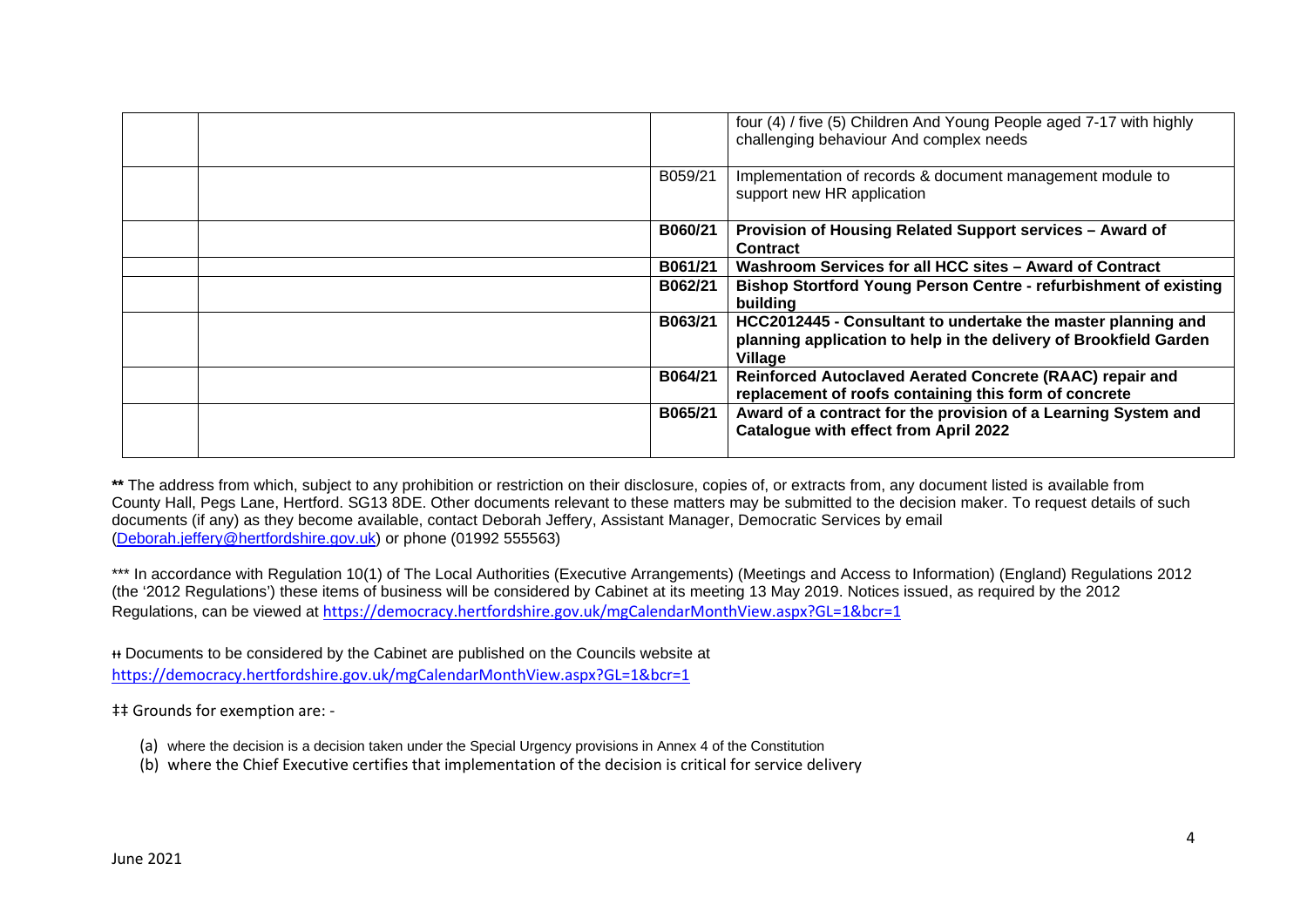- (c) where the Chief Legal Officer certifies that the Council would be likely to suffer legal prejudice from a delay in implementation of the decision resulting from the decision being Called-In
- (d) where the Director of Resources certifies that the Council would be likely to suffer financial prejudice from a delay in implementation of the decision resulting from the decision being Called-In
- (e) where the Chief Legal Officer certifies that a delay in implementation of the decision resulting from the decision being Called-In would result in the decision being incapable of implementation or meaningful implementation
- (f) where the decision results from consideration of a recommendation or report from the OSC or any sub-committee or Topic Group of the OSC
- (g) where the decision results from a reference back decision by Overview and Scrutiny Committee; or
- (h) where the decision is a recommendation to Full Council;
- (i) where the Call-In period has expired

### **PART A: DECISIONS BY CABINET NOTE: NEW ITEMS AND AMENDMENTS ARE SHOWN IN BOLD**

| Ref No. | <b>Matter for decision</b>                                                   | Date<br>decision to<br>be made | <b>Cabinet Panels</b><br>to be consulted      | <b>Officer contact for</b><br>this matter | Documents to be<br>considered**ff                                                                                                                                                                     | <b>Exempt from</b><br>the Council's<br>Call-in<br>procedures<br>## Yes/No |
|---------|------------------------------------------------------------------------------|--------------------------------|-----------------------------------------------|-------------------------------------------|-------------------------------------------------------------------------------------------------------------------------------------------------------------------------------------------------------|---------------------------------------------------------------------------|
| A014/21 | Consider the future of<br>Eastern Playing<br>Fields, Goffs lane,<br>Cheshunt | 21/06/2021                     | Resources and<br>Performance                  | Carolyn Clark<br>01992 555280             | Report of the Director of<br>Resources<br>Part I and Part II Report - due to<br>'Information relating to the<br>financial or business affairs of<br>any particular person (including<br>the Council)' | No                                                                        |
| A011/21 | <b>Outturn Finance</b><br><b>Budget Monitor</b>                              | 12/07/2021                     | Resources &<br>Performance                    | Scott Walker<br>01992 555273              | Report of the Director of<br><b>Resources</b>                                                                                                                                                         | No                                                                        |
| A016/21 | Adoption of the<br>Developer<br>Infrastructure<br><b>Contributions Guide</b> | 12/07/2021                     | Growth<br><b>Infrastructure</b><br>& Planning | Sarah McLaughlin<br>01992 588110          | Report of the Director of<br>Environment & Infrastructure                                                                                                                                             | <b>No</b>                                                                 |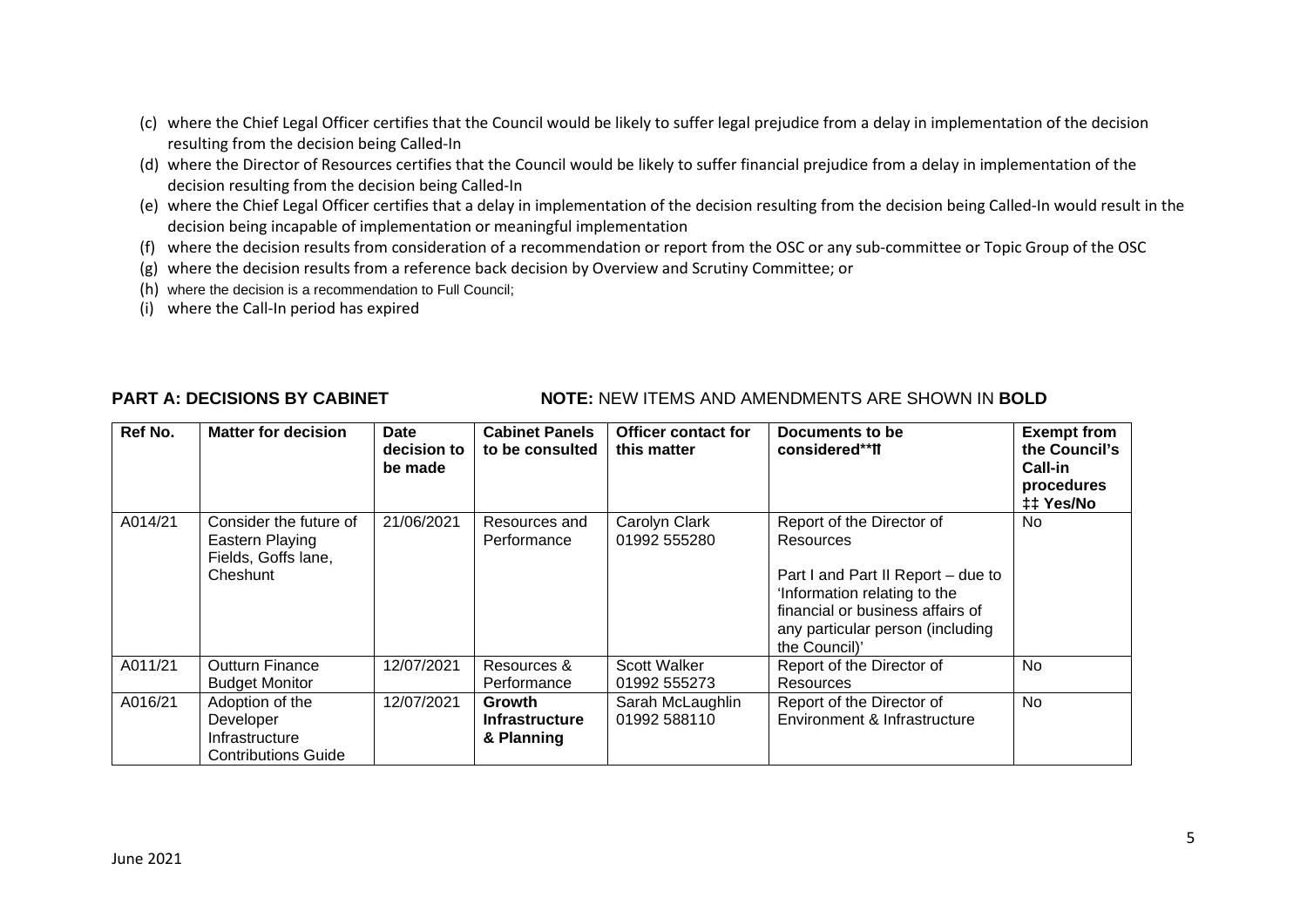| A024/21 | Approval of Regulation<br>of Investigatory<br>Powers (RIPA) Annual<br>Report                                                                                                                                                                                                                                                                                                     | 12/07/2021                                                             | <b>Public Health &amp;</b><br><b>Community</b><br><b>Safety</b>    | <b>Andrew Butler</b><br>01707 292541  | Report of the Chief Legal Officer                                                                                                                                                                                   | <b>No</b> |
|---------|----------------------------------------------------------------------------------------------------------------------------------------------------------------------------------------------------------------------------------------------------------------------------------------------------------------------------------------------------------------------------------|------------------------------------------------------------------------|--------------------------------------------------------------------|---------------------------------------|---------------------------------------------------------------------------------------------------------------------------------------------------------------------------------------------------------------------|-----------|
| A026/21 | <b>Hertfordshire Skills</b><br>and Employment<br>Strategy 2021-24                                                                                                                                                                                                                                                                                                                | 12/07/2021                                                             | <b>Education</b><br><b>Libraries &amp;</b><br>Lifelong<br>Learning | Katherine Brierley<br>01992 588321    | Report of the Director of<br><b>Resources</b>                                                                                                                                                                       | <b>No</b> |
| A027/21 | Whether to agree to<br>the statutory proposal<br>to open a Specialist<br><b>Resource Provision</b><br>(SRP) at The Priory<br>School, Hitchin, from<br>September 2022,<br>taking into<br>consideration the<br>outcome of the<br>statutory notice period.<br>NB Agreement to the<br>statutory proposal by<br>Cabinet will only be<br>required if objections<br>are received to it. | 12/07/2021                                                             | N/A                                                                | Samantha Young<br>01992 555754        | Report of the Director of<br><b>Children's Services</b>                                                                                                                                                             | <b>No</b> |
| A028/21 | <b>Acquisition of</b><br><b>Brookdell Yard,</b><br>Watford, adjacent to<br><b>Waterdale recycling</b><br>Centre, Watford, to<br>enlarge capacity of<br>facility to ensure<br>long term future of<br>service                                                                                                                                                                      | <b>Cabinet</b><br>12/07/2021<br>County<br><b>Council</b><br>20/07/2021 | <b>Resources &amp;</b><br>Performance                              | <b>John Doyle</b><br>01992 556896     | <b>Report of the Director of</b><br><b>Resources</b><br>Part I and Part II Report - due<br>to 'Information relating to the<br>financial or business affairs of<br>any particular person<br>(including the Council)' | <b>No</b> |
| A029/21 | Whether to publish a<br><b>Statutory notice on</b><br>the proposal to<br>change the age<br>range of Oxhey Early                                                                                                                                                                                                                                                                  | 12/07/2021                                                             | <b>Education</b><br><b>Libraries &amp;</b><br>Lifelong<br>Learning | <b>David Shevlane</b><br>01992 556199 | <b>Report of the Director of</b><br><b>Children's Services</b>                                                                                                                                                      | <b>No</b> |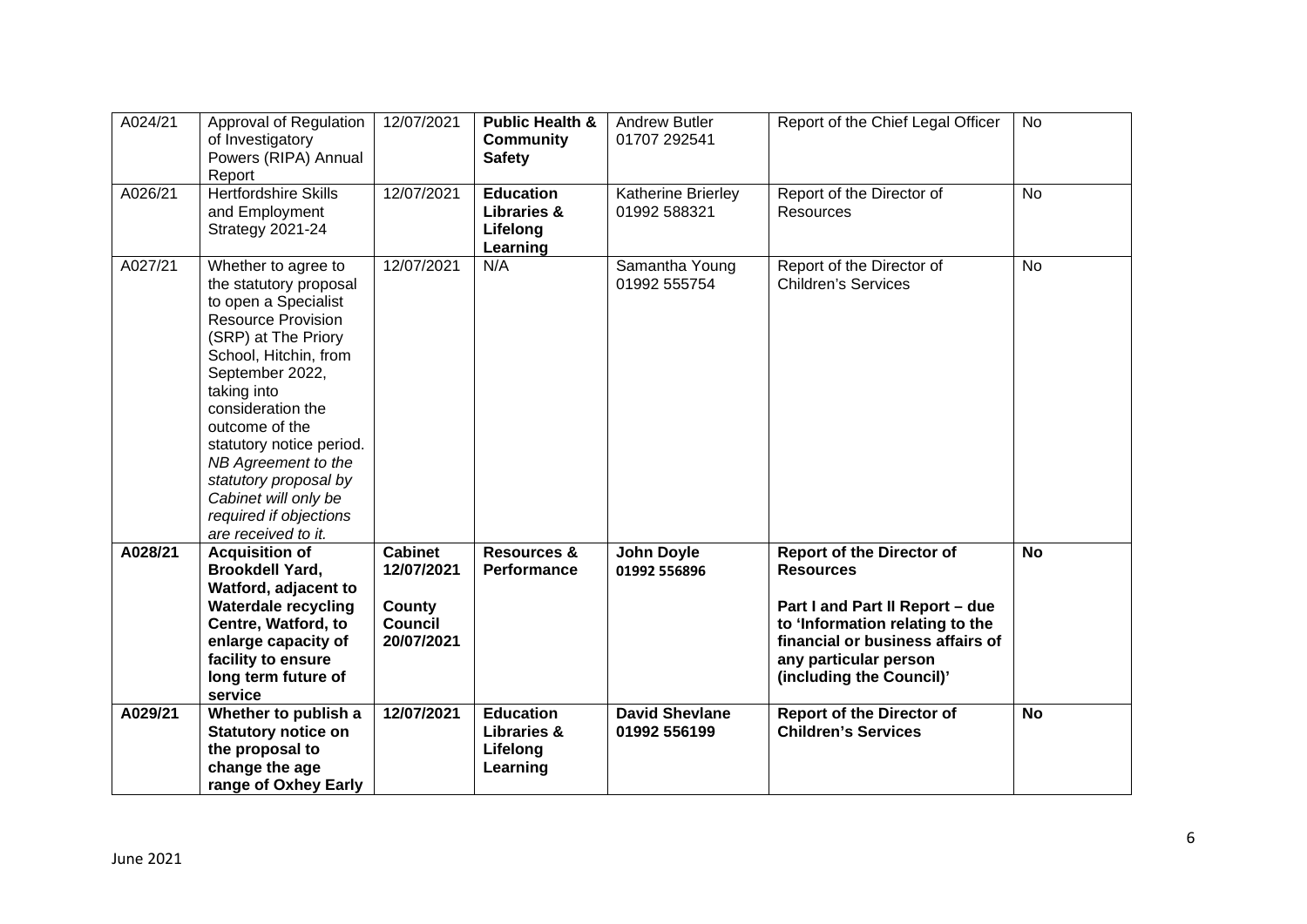|         | Years Centre, a<br><b>Maintained Nursery</b><br>School in Watford, to<br>allow children to be<br>admitted from the<br>age of 2.                                                                                                                                                                                                        |            |                                                                    |                                       |                                                                                                                                                                                                                               |           |
|---------|----------------------------------------------------------------------------------------------------------------------------------------------------------------------------------------------------------------------------------------------------------------------------------------------------------------------------------------|------------|--------------------------------------------------------------------|---------------------------------------|-------------------------------------------------------------------------------------------------------------------------------------------------------------------------------------------------------------------------------|-----------|
| A030/21 | To seek approval to:<br>capital funding to<br>support the<br>permanent<br>enlargement of The<br>Priory School,<br>Hitchin by 1 form of<br>entry (fe) to 7fe from<br>2023; entering a<br><b>Funding Agreement</b><br>with the school; and<br>the use of S106<br>allocations towards<br>this and other<br>previous expansion<br>schemes. | 12/07/2021 | <b>Education</b><br><b>Libraries &amp;</b><br>Lifelong<br>Learning | <b>Kate Ma</b><br>01992 556669        | <b>Report of the Director of</b><br><b>Children's Services</b><br>Part I and Part II Report - due<br>to 'Information relating to the<br>financial or business affairs of<br>any particular person<br>(including the Council)' | <b>No</b> |
| A031/21 | <b>Variation to</b><br><b>Hertfordshire County</b><br><b>Council Admission</b><br><b>Arrangements for</b><br>2021/22 and 2022/23                                                                                                                                                                                                       | 12/07/2021 | <b>Education</b><br><b>Libraries &amp;</b><br>Lifelong<br>Learning | <b>Jayne Abery</b><br>01992 588785    | <b>Report of the Director of</b><br><b>Children's Services</b>                                                                                                                                                                | <b>No</b> |
| A032/21 | <b>Future of</b><br><b>Buntingford</b><br><b>Recycling Centre</b>                                                                                                                                                                                                                                                                      | 12/07/2021 | <b>The</b><br><b>Environment</b>                                   | <b>Matt King</b><br>01992 556207      | <b>Report of the Director of</b><br><b>Environment &amp; Infrastructure</b>                                                                                                                                                   | <b>No</b> |
| A012/21 | Consider the future of<br>land south of Croft<br>Lane (Norton C),<br>Letchworth                                                                                                                                                                                                                                                        | 20/09/2021 | Resources &<br>Performance                                         | <b>Andrew Edwards</b><br>01992 556007 | Report of the Director of<br><b>Resources</b><br>Part I and Part II Report - due to<br>'Information relating to the<br>financial or business affairs of<br>any particular person (including<br>the Council)'                  | No        |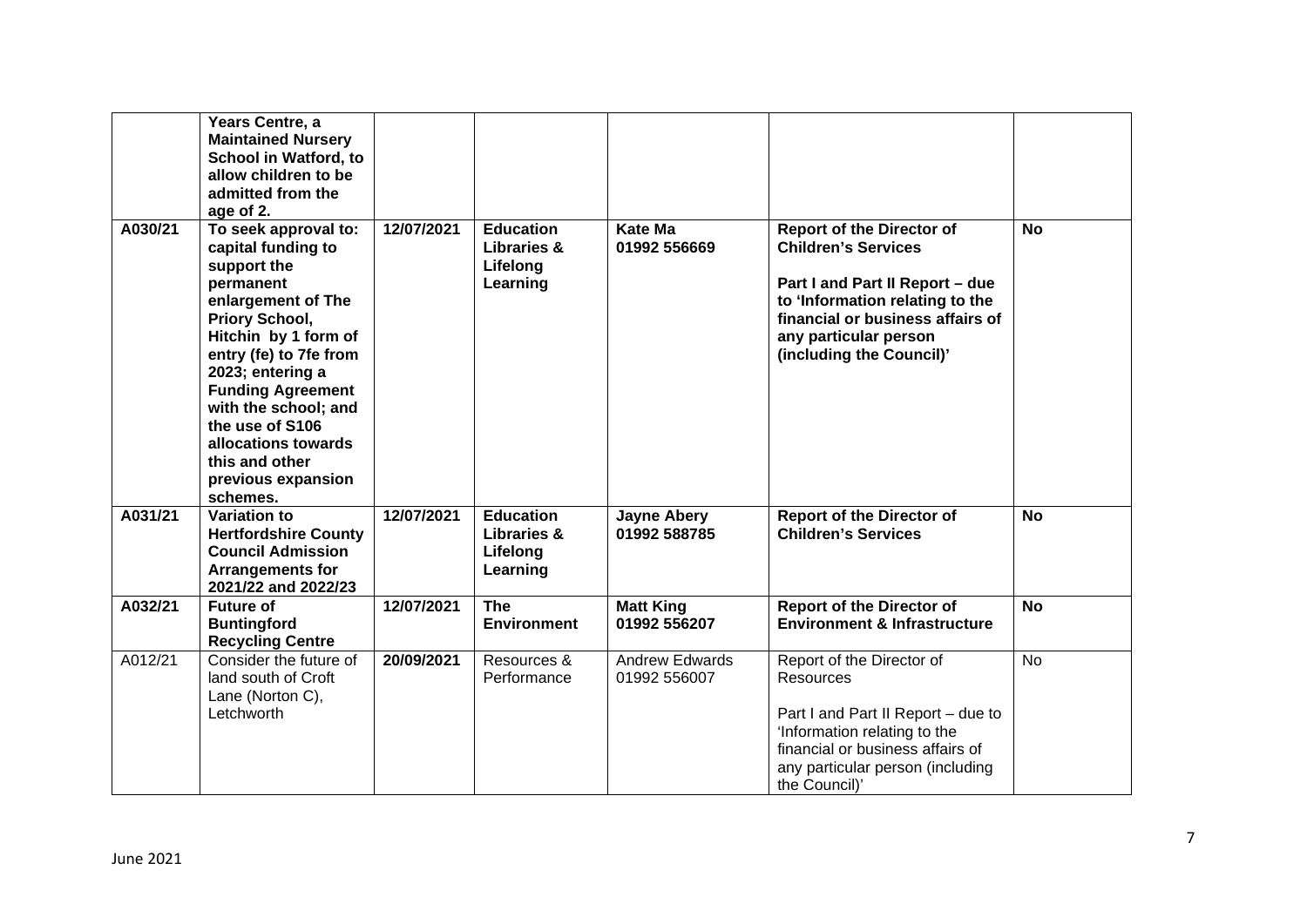| A015/21 | Consider the future of<br>Land North of Roysia<br>School, Royston                                                          | 20/09/2021 | Resources and<br>Performance                                                                           | James Young<br>01992 556551           | Report of the Director of<br>Resources<br>Part I and Part II Report - due to<br>'Information relating to the<br>financial or business affairs of<br>any particular person (including<br>the Council)' | <b>No</b> |
|---------|----------------------------------------------------------------------------------------------------------------------------|------------|--------------------------------------------------------------------------------------------------------|---------------------------------------|-------------------------------------------------------------------------------------------------------------------------------------------------------------------------------------------------------|-----------|
| A018/21 | Consider the future of<br>Land at 2B Star Street<br>in connection with the<br>existing library at 87<br>High Street, Ware. | 20/09/2021 | Resources and<br>Performance<br>and <b>Education</b><br><b>Libraries &amp;</b><br>Lifelong<br>Learning | Roger Arbon<br>01992 588052           | Report of the Director of<br>Resources<br>Part I and Part II Report - due to<br>'Information relating to the<br>financial or business affairs of<br>any particular person (including<br>the Council)' | <b>No</b> |
| A033/21 | <b>Winter Service</b><br><b>Operational Plan</b><br>(WSOP) 2021/22                                                         | 20/09/2021 | <b>Highways &amp;</b><br><b>Transport</b>                                                              | <b>Richard Stacey</b><br>01992 658115 | <b>Report of the Director of</b><br><b>Environment &amp; Infrastructure</b>                                                                                                                           | <b>No</b> |
| A034/21 | <b>Winter Salt Bin</b><br><b>Review</b>                                                                                    | 20/09/2021 | <b>Highways &amp;</b><br><b>Transport</b>                                                              | <b>Richard Stacey</b><br>01992 658115 | <b>Report of the Director of</b><br><b>Environment &amp; Infrastructure</b>                                                                                                                           | <b>No</b> |
| A035/21 | <b>Winter Footway</b><br><b>Strategy</b>                                                                                   | 20/09/2021 | <b>Highways &amp;</b><br><b>Transport</b>                                                              | <b>Richard Stacey</b><br>01992 658115 | <b>Report of the Director of</b><br><b>Environment &amp; Infrastructure</b>                                                                                                                           | No        |
| A036/21 | <b>Hertfordshire County</b><br><b>Council's Admission</b><br><b>Arrangements for</b><br>2023/24                            | 18/10/2021 | <b>Education</b><br><b>Libraries &amp;</b><br>Lifelong<br>Learning                                     | <b>Jayne Abery</b><br>01992 588785    | <b>Report of the Director of</b><br><b>Children's Services</b>                                                                                                                                        | <b>No</b> |

# **Membership of Cabinet**

| <b>Stella Nash</b>     | <b>Adult Care, Health &amp; Wellbeing</b>            | <b>Richard Roberts</b> | <b>Leader of The Council</b>                |
|------------------------|------------------------------------------------------|------------------------|---------------------------------------------|
| <b>Teresa Heritage</b> | <b>Children, Young People &amp; Families</b>         | <b>Morris Bright</b>   | <b>Public Health &amp; Community Safety</b> |
| <b>Terry Douris</b>    | <b>Education, Libraries &amp; Life Long Learning</b> | <b>Bob Dearing</b>     | <b>Resources &amp; Performance</b>          |
| <b>Stephen Boulton</b> | <b>Growth, Infrastructure &amp; Planning</b>         | <b>Eric Buckmaster</b> | <b>The Environment</b>                      |
| <b>Phil Bibby</b>      | <b>Highways &amp; Transport</b>                      |                        |                                             |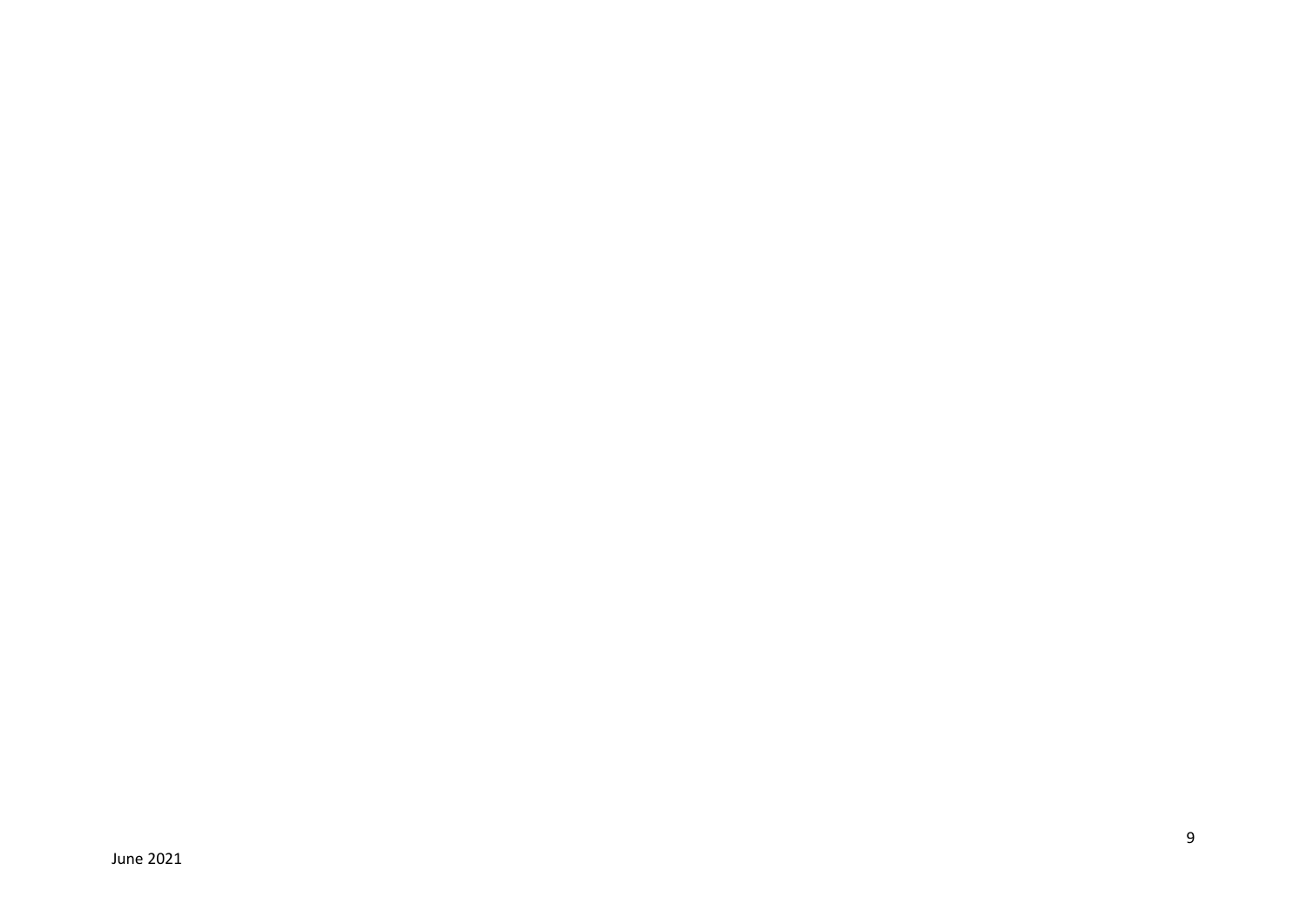### **PART B: DECISIONS BY CHIEF OFFICERS** NOTE: NEW ITEMS AND AMENDMENTS ARE SHOWN IN BOLD

| <b>Ref No</b> | <b>Issue for Decision</b>                                                                                                    | <b>Name and Title</b><br>of Decision<br><b>Maker</b>                               | Date, or<br>period<br>within<br>which,<br>decision to<br>be made | <b>Cabinet</b><br>Panels to be<br>consulted | <b>Officer contact for</b><br>this matter | <b>Documents to</b><br>be considered <sup>1</sup> | <b>Exempt</b><br>from the<br>Council's<br>Call-In<br><b>Procedures</b><br>Yes / No |
|---------------|------------------------------------------------------------------------------------------------------------------------------|------------------------------------------------------------------------------------|------------------------------------------------------------------|---------------------------------------------|-------------------------------------------|---------------------------------------------------|------------------------------------------------------------------------------------|
| B001/21       | <b>Traffic Regulation</b><br>Orders - various (see<br>attached Schedule<br>Appendix 1)                                       | Mark Kemp<br>Director<br>Environment and<br>Infrastructure                         | During the<br>period of this<br>Forward Plan                     |                                             | Mark Kemp<br>01992 555206                 | Reports from<br><b>Lead Officers</b>              | <b>No</b>                                                                          |
| B110/18       | HCC2112800-<br><b>Property Consultancy</b><br>Framework                                                                      | Sass Pledger<br><b>Assistant Director</b><br>- Property                            | <b>July 2021</b><br>(was June<br>2021)                           |                                             | <b>Michael Ramshaw</b><br>01992 588778    | See Note 2 below                                  | <b>No</b>                                                                          |
| B053/19       | Approval to the sale of<br>45A Grange Road,<br><b>Bishops Stortford and</b><br>land adjoining                                | <b>Emily White</b><br><b>Head of Strategic</b><br>Asset<br>Management &<br>Estates | <b>June 2021</b><br>was May<br>2021)                             |                                             | <b>Andrew Edwards</b><br>01992 556007     | Report                                            | <b>No</b>                                                                          |
| B122/19       | Framework<br>agreement for the<br>supply of Disposable<br>Gloves & Aprons                                                    | Glenn Facey<br><b>Head of Herts</b><br>FullStop                                    | <b>June 2021</b><br>(was May<br>2021)                            |                                             | <b>Jake Grieves</b><br>01707 292498       | See Note 2 below                                  | <b>No</b>                                                                          |
| B018/20       | HCC2011970 -<br><b>Bishops Stortford</b><br>North Secondary -<br>Design & Build<br>Contract in respect of<br>new build works | Sass Pledger<br><b>Assistant Director</b><br>Property                              | <b>July 2021</b><br>(was June<br>2021)                           |                                             | Jackie Aldridge<br>01992 588138           | See Note 2 below                                  | No                                                                                 |

<sup>&</sup>lt;sup>1</sup> The address from which, subject to any prohibition or restriction on their disclosure, copies of, or extracts from, any document listed is available is County Hall, Pegs Lane, Hertford, SG13 8DE. Other documents relevant to these matters may be submitted to the decision maker. To request details of such documents (if any) as they become available contact Deborah Jeffery, Assistant Manager, Democratic Services by email (deborah.jeffery@hertfordshire.gov.uk) or phone (01992 555563).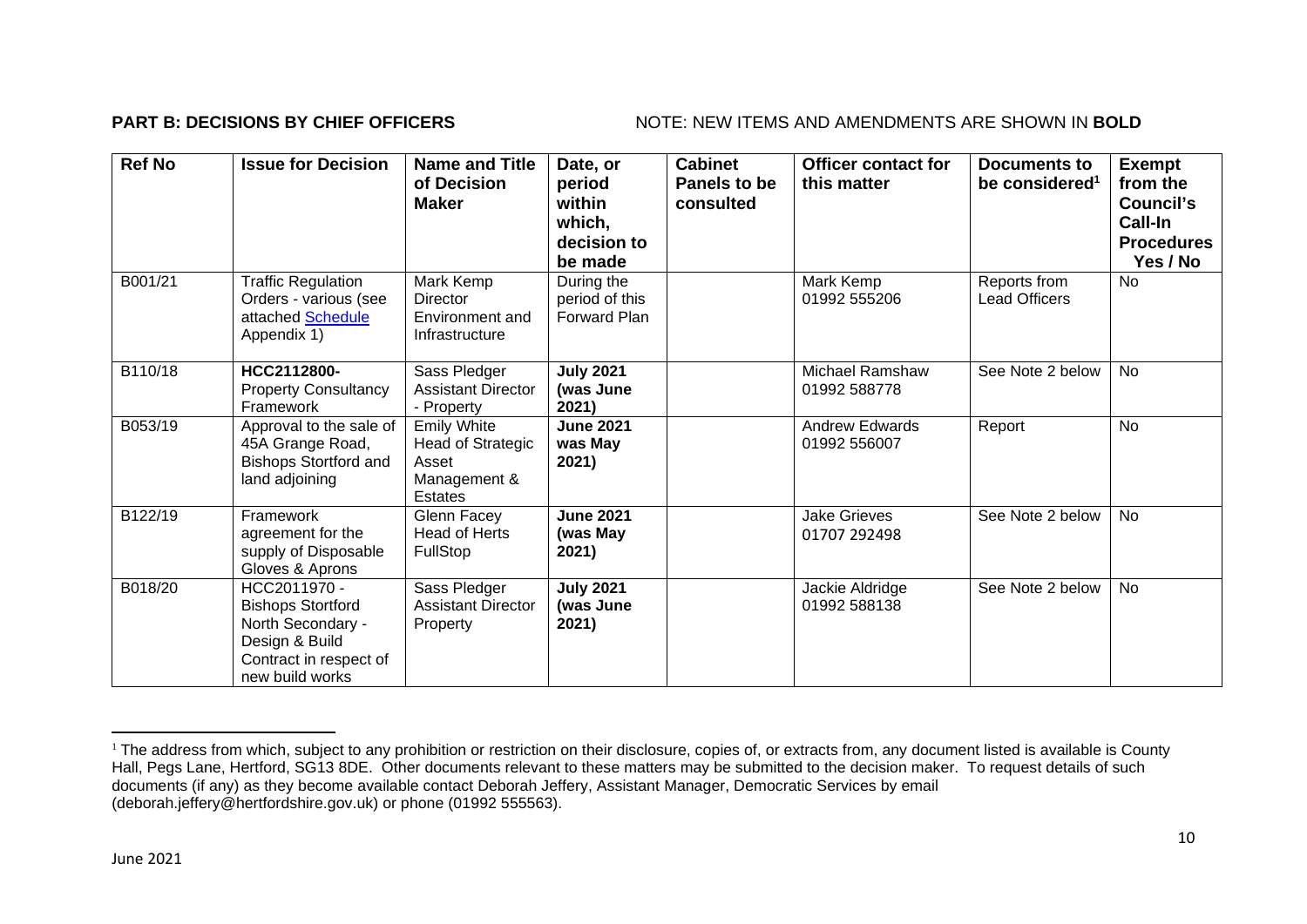| B076/20 | Framework<br>Agreement for<br>the Supply of Cut<br>Paper & Card Size A3<br>& A4                                                           | Glenn Facey<br><b>Head of Herts</b><br>FullStop       | <b>June 2021</b><br>(was April<br>2021) | <b>Jake Grieves</b><br>01707 292498    | See Note 2 below | <b>No</b> |
|---------|-------------------------------------------------------------------------------------------------------------------------------------------|-------------------------------------------------------|-----------------------------------------|----------------------------------------|------------------|-----------|
| B093/20 | HCC2012494 -<br>Relocation of the<br>Blues Pre-school to<br>land at Cox's<br>Gardens, Bishops<br>Stortford. Temporary<br>Mobile Building. | Sass Pledger<br><b>Assistant Director</b><br>Property | <b>July 2021</b><br>(was June<br>2021)  | Jackie Aldridge<br>01992 588138        | See note 2 below | <b>No</b> |
| B003/21 | Approval to the sale of<br>part of the Land at<br><b>Onslow St Audrey's</b><br>School, Hatfield                                           | Scott Crudgington<br>Director of<br>Resources         | <b>June 2021</b><br>(was May<br>2021)   | <b>Sharon Roskilly</b><br>01992 555988 | See note 4 below | No        |
| B006/21 | Approval to the terms<br>of sale for Former<br><b>Highway Maintenance</b><br>Depot, Station Road,<br>Watton at Stone                      | Scott Crudgington<br>Director of<br><b>Resources</b>  | <b>June 2021</b><br>(was May<br>2021)   | <b>Andrew Edwards</b><br>01992 556007  | See Note 4 below | <b>No</b> |
| B007/21 | Approval to the terms<br>of sale for Land at<br>Foxgrove Path, South<br>Oxhey                                                             | Scott Crudgington<br>Director of<br><b>Resources</b>  | <b>June 2021</b><br>(was March<br>2021) | John Doyle<br>01992 556896             | See Note 4 below | <b>No</b> |
| B008/21 | Approval to the terms<br>of sale for Former<br>Little Furze JMI<br>School, Gosforth<br>Lane, South Oxhey                                  | Scott Crudgington<br>Director of<br><b>Resources</b>  | <b>June 2021</b><br>(was March<br>2021) | John Doyle<br>01992 556896             | See Note 4 below | <b>No</b> |
| B010/21 | Consider the future of<br>Eastern Playing<br>Fields, Goffs lane,<br>Cheshunt                                                              | Scott Crudgington<br>Director of<br><b>Resources</b>  | <b>June 2021</b><br>(was March<br>2021) | Carolyn Clark<br>01992 555280          | See note 4 below | <b>No</b> |
| B011/21 | Land and building at<br>Meadowbank,<br>Alexandra Road,<br>Kings Langley -                                                                 | Scott Crudgington<br>Director of<br><b>Resources</b>  | <b>July 2021</b><br>(was May<br>2021)   | Carolyn Clark<br>01992 555280          | Report           | <b>No</b> |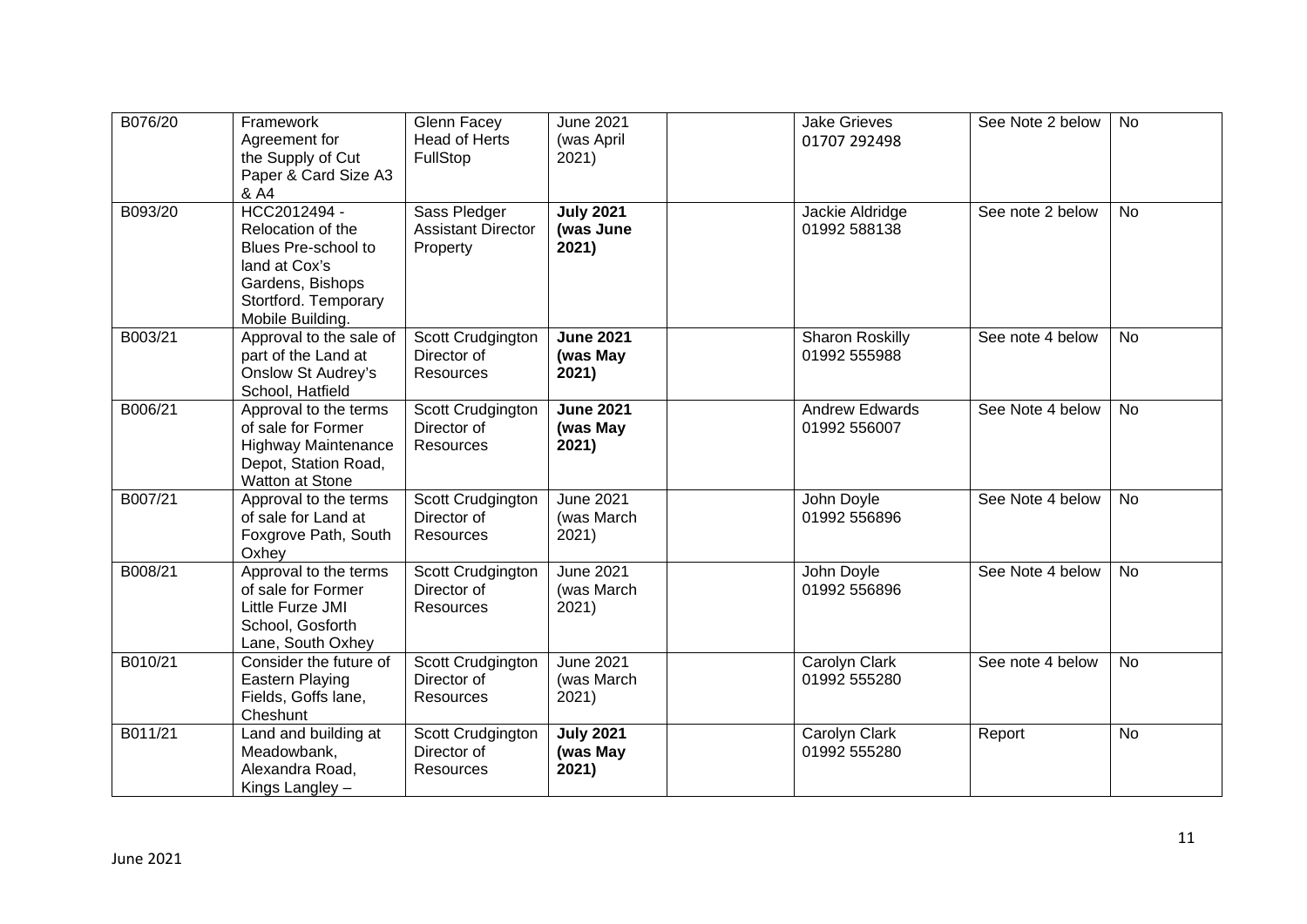|         | Appropriation to Adult<br><b>Care Services</b>                                                                           |                                                                      |                                        |                                    |                            |           |
|---------|--------------------------------------------------------------------------------------------------------------------------|----------------------------------------------------------------------|----------------------------------------|------------------------------------|----------------------------|-----------|
| B012/21 | HCC2012582 -<br>Refurbishment of a<br>former adult care<br>home to provide<br>accommodation for<br>Looked After Children | Sass Pledger<br><b>Assistant Director</b><br>Property                | <b>July 2021</b><br>(was June<br>2021) | Jackie Aldridge<br>01992 588138    | Report                     | <b>No</b> |
| B014/21 | HCC2112723 -<br>Mechanical &<br><b>Electrical Upgrade</b><br>Works at County Hall<br>& Stevenage Sites                   | Sass Pledger<br>Asst Director-<br>Property                           | <b>June 2021</b><br>(was May<br>2021)  | James Heslam<br>01992 588090       | See Note 2 below           | <b>No</b> |
| B015/21 | HCC2112724 -<br>Various Schools - M<br>& E Upgrade for<br><b>Hertfordshire Schools</b>                                   | Sass Pledger<br>Asst Director-<br>Property                           | <b>July 2021</b><br>(was June<br>2021) | Jackie Aldridge<br>01992 588138    | See Note 2<br><b>Below</b> | <b>No</b> |
| B019/21 | <b>HCC2112728 - Re-Fit</b><br>of Hertfordshire<br><b>County Council</b><br><b>Stevenage Offices</b>                      | Sass Pledger<br>Asst Director-<br>Property                           | <b>July 2021</b><br>(was May<br>2021)  | Michael Cunningham<br>01992 556658 | See Note 2 below           | <b>No</b> |
| B026/21 | <b>Single Tender Action</b><br>for Midpoint Intensive<br><b>Enablement Service</b>                                       | Mark Harvey<br>Operations<br>Director - Adult<br><b>Disabilities</b> | <b>June 2021</b><br>(was May<br>2021)  | James Salmon<br>01438 844152       | Report                     | <b>No</b> |
| B030/21 | <b>HCC2112744 - Care</b><br>Provider for new care<br>home development at<br>Little Furze, South<br>Oxhey                 | Sass Pledger<br>Asst Director-<br>Property                           | <b>July 2021</b><br>(was May<br>2021)  | Jackie Aldridge<br>01992 588138    | See Note 2 below           | <b>No</b> |
| B033/21 | Framework<br>Agreement for the<br>Supply of First Aid<br>Kits, Equipment &<br>Consumables                                | Glenn Facey<br><b>Head of Herts</b><br>FullStop                      | <b>July 2021</b><br>(was May<br>2021)  | Glenn Facey<br>01707 292364        | See Note 2 below           | <b>No</b> |
| B037/21 | Approval of Enabling<br>Agreement and<br>surrender of lease of                                                           | Scott Crudgington<br>Director of<br>Resources                        | <b>June 2021</b><br>(was May<br>2021)  | Sharon Roskilly 01992<br>555988    | See Note 2 below           | <b>No</b> |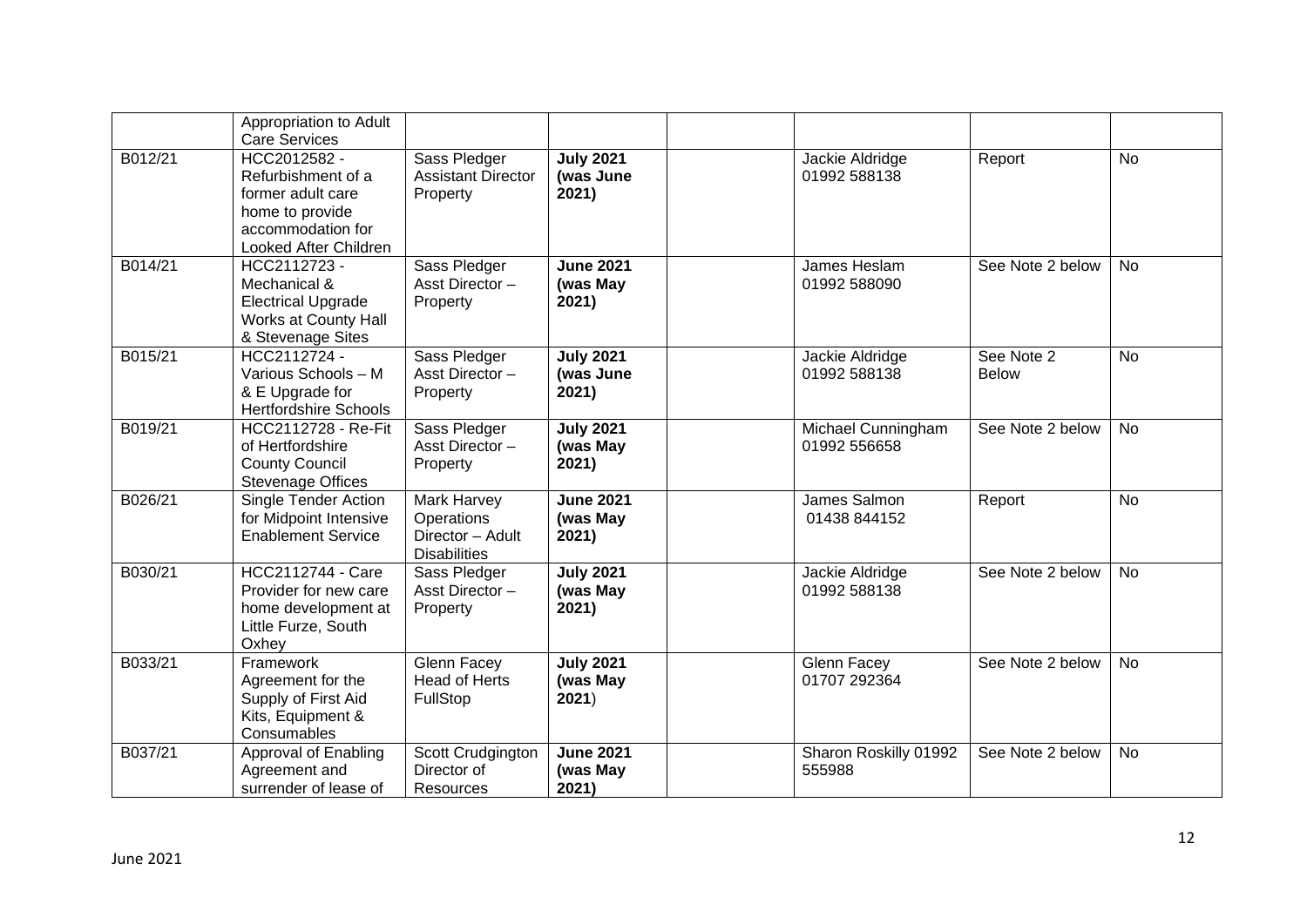|         | land at Onslow St<br>Audrey's School,<br>Hatfield                                                                                       |                                                                                                     |                                       |                                     |                  |           |
|---------|-----------------------------------------------------------------------------------------------------------------------------------------|-----------------------------------------------------------------------------------------------------|---------------------------------------|-------------------------------------|------------------|-----------|
| B038/21 | Approval of the final<br>terms of the 125-year<br>peppercorn lease for<br>the new special<br>school at Woodside,<br>Welwyn Garden City. | Scott Crudgington<br>Director of<br><b>Resources</b>                                                | <b>June 2021</b><br>(was May<br>2021) | Sharon Roskilly 01992<br>555988     | See Note 2 below | <b>No</b> |
| B044/21 | The Supply of<br><b>Catering Disposables</b>                                                                                            | Glenn Facey<br><b>Head of Herts</b><br>FullStop                                                     | <b>June 2021</b>                      | Glenn Facey<br>01707 292364         | See Note 2 below | <b>No</b> |
| B045/21 | The Supply of Steel<br>Lockers                                                                                                          | Glenn Facey<br><b>Head of Herts</b><br>FullStop                                                     | <b>July 2021</b>                      | Glenn Facey<br>01707 292364         | See Note 2 below | <b>No</b> |
| B046/21 | <b>Provision of Tree</b><br><b>Work Services</b>                                                                                        | Glenn Facey<br><b>Head of Herts</b><br>FullStop                                                     | <b>July 2021</b>                      | Paul Bishop<br>01707292384          | See Note 2 below | <b>No</b> |
| B047/21 | Procurement of<br>training providers to<br>allow HCC to utilise<br>the Apprenticeship<br>Levy funds.                                    | Richard Hall,<br>Head of<br>Resources and<br>Development                                            | August 2021                           | Cally Brown<br>01992 556951         | Report           | <b>No</b> |
| B048/21 | Award of contract for<br>the provision of<br><b>COVID Marshals</b>                                                                      | Darryl Keen Chief<br><b>Fire Officer</b>                                                            | <b>June 2021</b>                      | Keith Harland<br>(07785 372 892)    | Report           | <b>No</b> |
| B049/21 | Demolition of the<br><b>Former Little Furze</b><br>Primary School, South<br>Oxhey.                                                      | Sass Pledger<br><b>Asst Director</b><br>Property                                                    | <b>June 2021</b>                      | Jackie Aldridge<br>01992 588138     | See Note 2 below | <b>No</b> |
| B050/21 | Award of various local<br>bus and school coach<br>contracts (tender<br>round for Services<br>starting September<br>2021)                | Simon Aries,<br><b>Assistant Director</b><br>Transport, Waste<br>and<br>Environmental<br>Management | <b>June 2021</b>                      | <b>Matthew Lale</b><br>01992 588633 | Report           | <b>No</b> |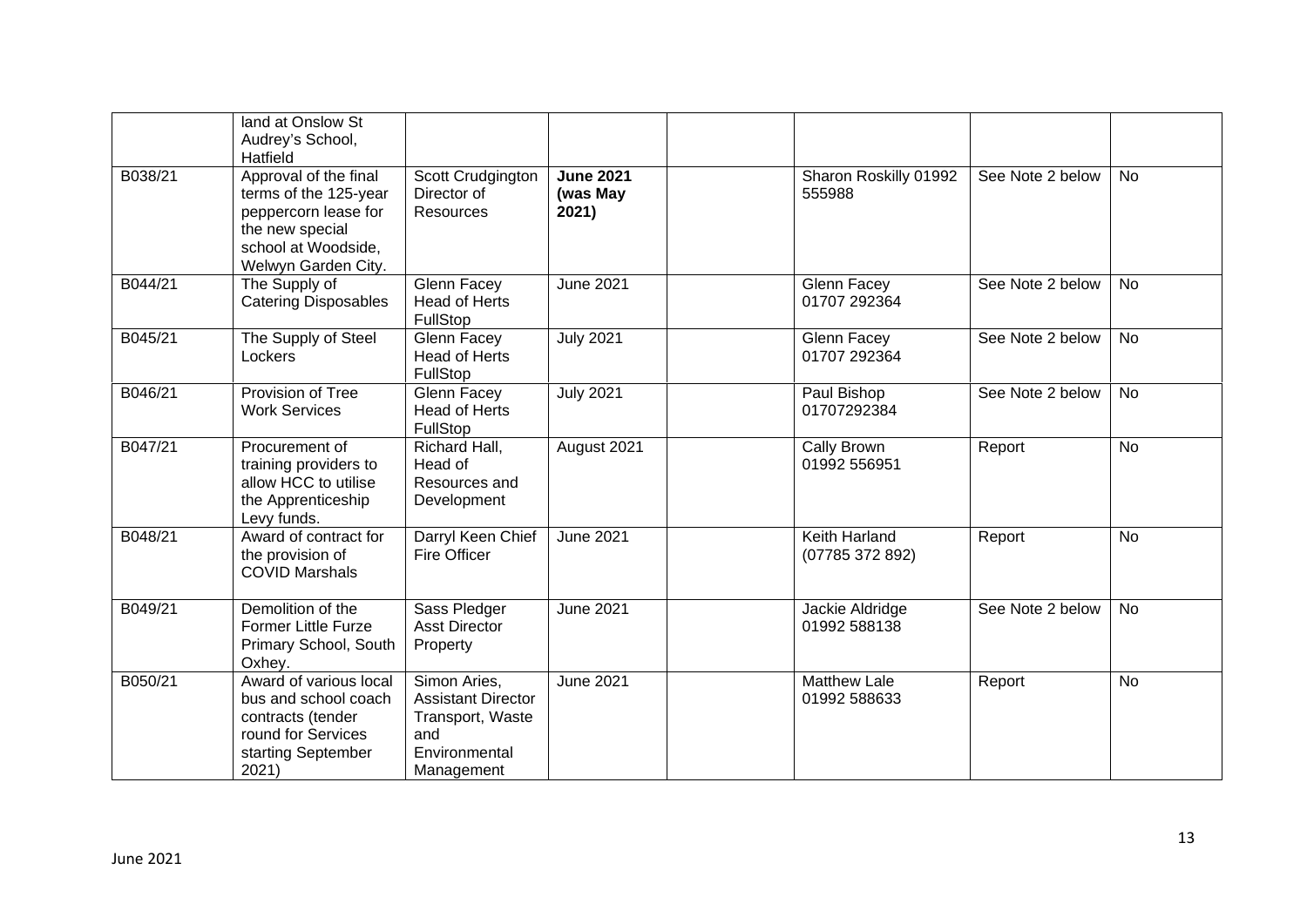| B051/21 | <b>Hertfordshire County</b><br>Council and the<br>Procurement<br>Partnership Ltd<br>Finance and Leasing<br>Dynamic Purchasing<br><b>System Agreement</b>                                                                                                                                                                                                                                           | Glenn Facey<br>Head of Herts<br>FullStop                              | <b>June 2021</b> | <b>Jake Grieves</b><br>01707 292498  | See Note 2 below | <b>No</b> |
|---------|----------------------------------------------------------------------------------------------------------------------------------------------------------------------------------------------------------------------------------------------------------------------------------------------------------------------------------------------------------------------------------------------------|-----------------------------------------------------------------------|------------------|--------------------------------------|------------------|-----------|
| B052/21 | <b>SEND Temporary</b><br>Expansion - New<br>modular<br>accommodation<br>landscaping works<br>and internal<br>remodelling                                                                                                                                                                                                                                                                           | Sass Pledger<br><b>Asst Director</b><br>Property                      | <b>June 2021</b> | Jackie Aldridge<br>01992 588138      | See Note 2 below | <b>No</b> |
| B053/21 | Contract award for the<br>delivery of the<br><b>Hertfordshire Autism</b><br><b>Community Support</b><br>Service                                                                                                                                                                                                                                                                                    | Mark Harvey,<br>Operations<br>Director, Adult<br><b>Care Services</b> | <b>July 2021</b> | <b>Tara Mullaney</b><br>07910 211998 | See Note 2 below | <b>No</b> |
| B054/21 | Whether to agree to<br>the statutory proposal<br>to open a Specialist<br><b>Resource Provision</b><br>(SRP) at The Priory<br>School, Hitchin, from<br>September 2022,<br>taking into<br>consideration the<br>outcome of the<br>statutory notice<br>period.<br>NB Agreement to the<br>statutory proposal by<br>the Chief Officer will<br>only be required if no<br>objections are<br>received to it | Jenny Coles,<br>Director of<br>Children's<br>Services                 | <b>July 2020</b> | Samantha Young<br>01992 555754       | Report           | <b>No</b> |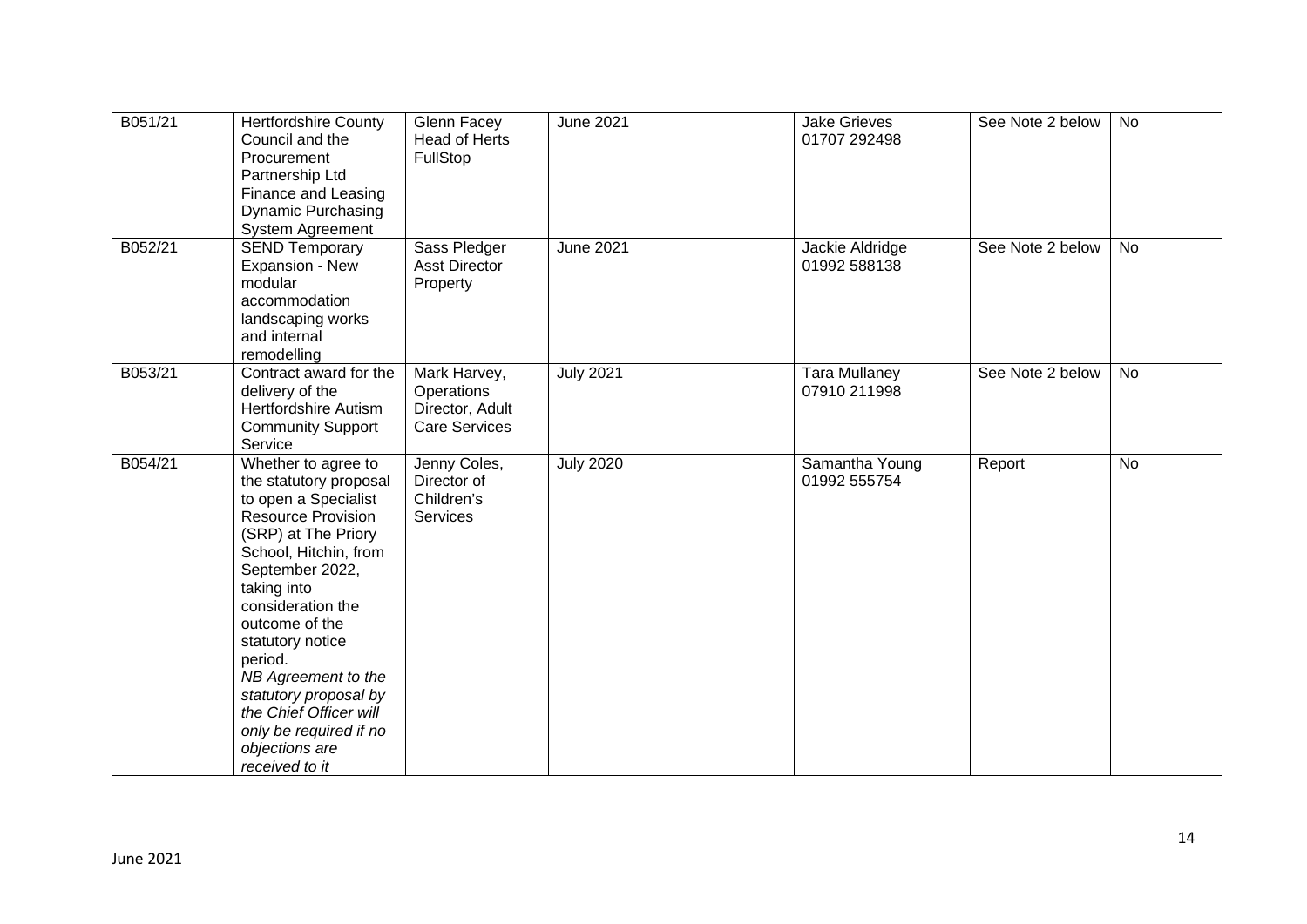| B055/21 | <b>Tender of Reablement</b><br>and Support at Home<br>contract for St Albans<br>and Stevenage                                                                                                              | <b>Chris Badger</b><br>Director of Adult<br><b>Care Services</b>          | August 2021                       | Daisy Sanghera<br>01438 843391                                                                               | See Note 2 below    | No        |
|---------|------------------------------------------------------------------------------------------------------------------------------------------------------------------------------------------------------------|---------------------------------------------------------------------------|-----------------------------------|--------------------------------------------------------------------------------------------------------------|---------------------|-----------|
| B056/21 | <b>Contract Award for</b><br><b>Midpoint Intensive</b><br><b>Enablement Service</b>                                                                                                                        | Mark Harvey<br>Operations<br><b>Director Adult</b><br><b>Disabilities</b> | September<br>2021                 | James Salmon<br>01438 844152                                                                                 | See Note 2 below    | <b>No</b> |
| B057/21 | Award of Framework<br>for spot providers                                                                                                                                                                   | Chris Badger<br>Director of Adult<br><b>Care Services</b>                 | September<br>2021                 | Daisy Sanghera<br>01438 843391                                                                               | See Note 2 below    | <b>No</b> |
| B058/21 | Contract for the<br>Provision of<br>Residential<br>Placements for<br>four $(4)$ / five $(5)$<br><b>Children And Young</b><br>People aged 7-17 with<br>highly challenging<br>behaviour And<br>complex needs | Marion Ingram<br>Operations<br>Director,<br>Specialist<br><b>Services</b> | Not before 4<br><b>June 2021</b>  | Lynn Knowles<br>07740918847                                                                                  | Report              | <b>No</b> |
| B059/21 | Implementation of<br>records & document<br>management module<br>to support new HR<br>application                                                                                                           | Scott Crudgington<br>Director of<br>Resources                             | Not before 23<br><b>June 2021</b> | Anna Morrison,<br>01992 588282                                                                               | See Note 2 below    | <b>No</b> |
| B060/21 | <b>Provision of</b><br><b>Housing Related</b><br>Support services -<br><b>Award of Contract</b>                                                                                                            | <b>Chris Badger</b><br><b>Director Adult</b><br><b>Care Services</b>      | <b>July 2021</b>                  | Helen Gledhill -<br>Strategic Lead -<br><b>Domestic Abuse &amp;</b><br><b>Complex Needs.</b><br>01438 843617 | See Note 2<br>below | <b>No</b> |
| B061/21 | <b>Washroom Services</b><br>for all HCC sites -<br><b>Award of Contract</b>                                                                                                                                | <b>Sass Pledger</b><br><b>Asst Director</b><br><b>Property</b>            | August 2021                       | <b>Michael Cunningham</b><br>01992 556658                                                                    | See Note 2<br>below | <b>No</b> |
| B062/21 | <b>Bishop Stortford</b><br><b>Young Person</b>                                                                                                                                                             | <b>Sass Pledger</b>                                                       | August 2021                       | <b>Jackie Aldridge</b><br>01992 588138                                                                       | See Note 2<br>below | <b>No</b> |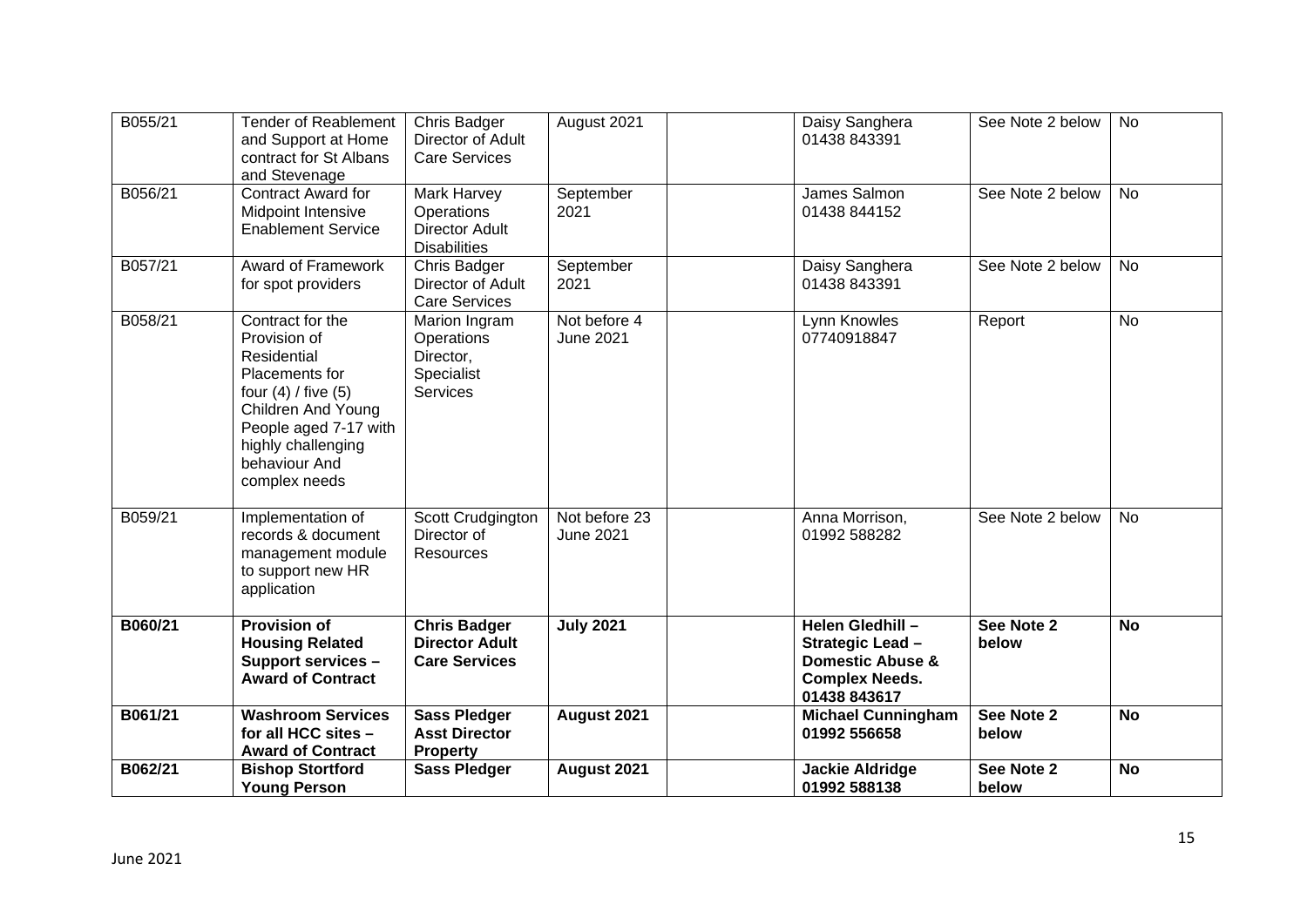|         | Centre -<br>refurbishment of<br>existing building                                                                                                                            | <b>Asst Director</b><br><b>Property</b>                               |                   |                                                                   |                     |           |
|---------|------------------------------------------------------------------------------------------------------------------------------------------------------------------------------|-----------------------------------------------------------------------|-------------------|-------------------------------------------------------------------|---------------------|-----------|
| B063/21 | HCC2012445 -<br><b>Consultant to</b><br>undertake the<br>master planning and<br>planning application<br>to help in the<br>delivery of<br><b>Brookfield Garden</b><br>Village | <b>Sass Pledger</b><br><b>Asst Director</b><br><b>Property</b>        | August 2021       | <b>Mike Evans</b><br>01992 555634                                 | See Note 2<br>below | No        |
| B064/21 | <b>Reinforced</b><br><b>Autoclaved Aerated</b><br><b>Concrete (RAAC)</b><br>repair and<br>replacement of roofs<br>containing this form<br>of concrete                        | <b>Sass Pledger</b><br><b>Asst Director -</b><br><b>Property</b>      | August 2021       | <b>Jackie Aldridge</b><br>01992 588138                            | See Note 2<br>below | <b>No</b> |
| B065/21 | Award of a contract<br>for the provision of a<br><b>Learning System</b><br>and Catalogue with<br>effect from April<br>2022                                                   | Sally Hopper,<br><b>Assistant</b><br>Director - HR<br><b>Services</b> | September<br>2021 | Sally Hopper,<br><b>Assistant Director-</b><br><b>HR Services</b> | See Note 2<br>below | <b>No</b> |

#### **Notes:**

- 1. CBC contract = on behalf of 17 local authority members of the Central Buying Consortium
- 2. Quality and price evaluation derived from tenderers' submissions *(which may contain exempt information and if so will not be available for public inspection)*
- 3. Collaborative contract with one or more authorities (not a CBC contract)
- 4. Part II (due to 'Information relating to the financial or business affairs of any particular person (including the Council')".

If you have any general enquiries about this Forward Plan - contact Michelle Diprose, Democratic Services Officer, 01992 555566 Email: michelle.diprose@hertfordshire.gov.uk or Deborah Jeffery, Assistant Manager, Democratic Services, 01992 555563 Email: deborah.jeffery@hertfordshire.gov.uk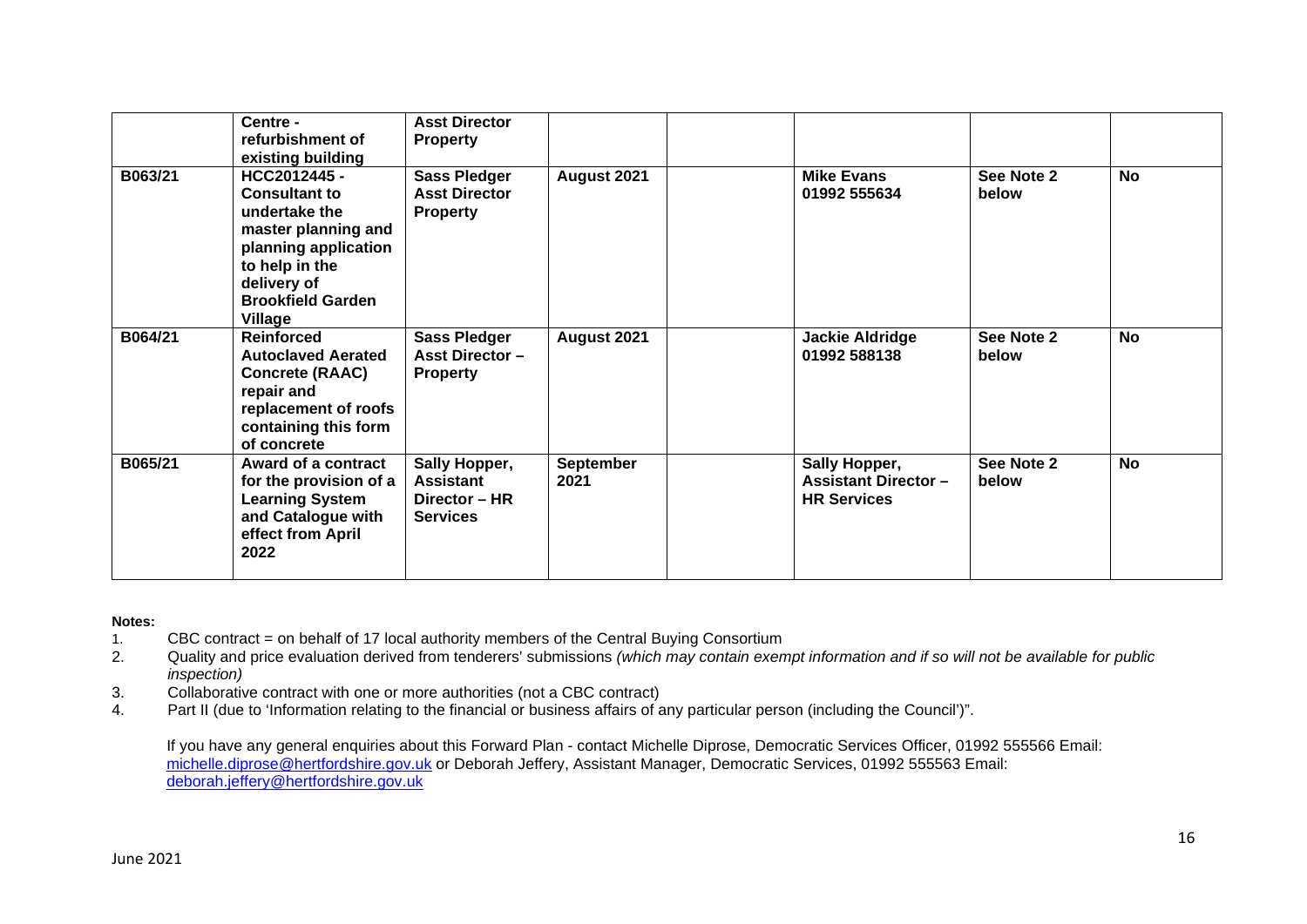**QUENTIN BAKER, CHIEF LEGAL OFFICER**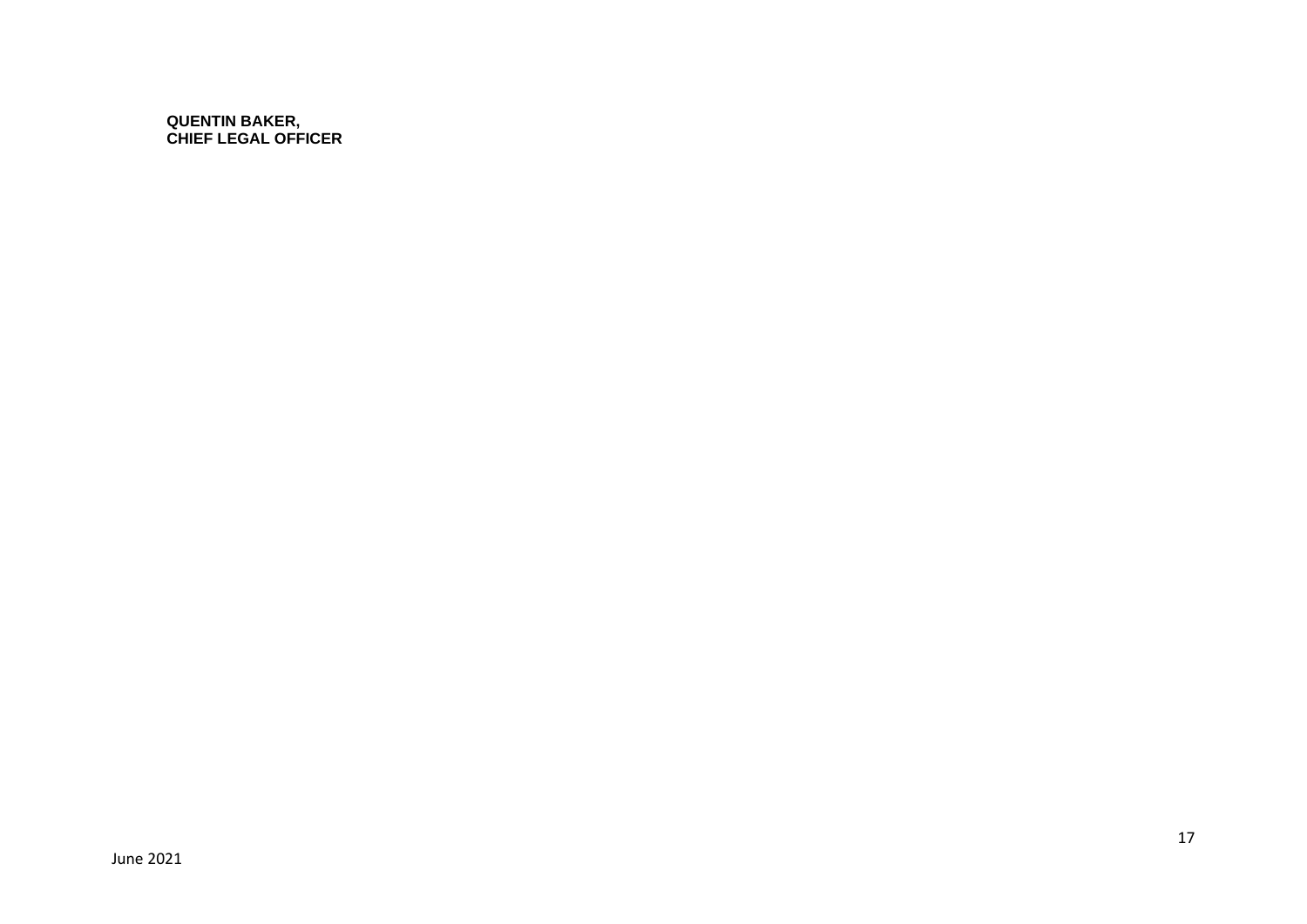

## **HERTFORDSHIRE COUNTY COUNCIL**

**FORWARD PLAN Notice of (a) key and other decisions likely to be made on behalf of the County Council by Cabinet, (b) key decisions likely to be made on behalf of the County Council by Officers and (c) decisions on Traffic Regulation Orders likely to be made by Officers on behalf of the County Council in the period 1 July 2021 – 31 October 2021** 

# **Published: 4 June 2021**

[Note: Key decisions and other decisions due to be reached in June 2021 but not yet made remain listed (notice of these items was given in the Forward Plan issued on 4 May 2021)]

## **TRAFFIC REGULATION ORDERS**

| <b>Broxbourne</b><br>Location                                                                                                                                                                                                                                                                                                                                                                                                                                                                                                                                                                                                                                                                           | <b>Proposed Restriction</b>                                                                                                                                                                                                                                                                                                                                                                                                                                                                                                                                                                                                     |
|---------------------------------------------------------------------------------------------------------------------------------------------------------------------------------------------------------------------------------------------------------------------------------------------------------------------------------------------------------------------------------------------------------------------------------------------------------------------------------------------------------------------------------------------------------------------------------------------------------------------------------------------------------------------------------------------------------|---------------------------------------------------------------------------------------------------------------------------------------------------------------------------------------------------------------------------------------------------------------------------------------------------------------------------------------------------------------------------------------------------------------------------------------------------------------------------------------------------------------------------------------------------------------------------------------------------------------------------------|
| Bell Lane, Broxbourne                                                                                                                                                                                                                                                                                                                                                                                                                                                                                                                                                                                                                                                                                   | <b>Waiting Restrictions</b>                                                                                                                                                                                                                                                                                                                                                                                                                                                                                                                                                                                                     |
| <b>East Herts</b>                                                                                                                                                                                                                                                                                                                                                                                                                                                                                                                                                                                                                                                                                       |                                                                                                                                                                                                                                                                                                                                                                                                                                                                                                                                                                                                                                 |
| Location                                                                                                                                                                                                                                                                                                                                                                                                                                                                                                                                                                                                                                                                                                | <b>Proposed Restriction</b>                                                                                                                                                                                                                                                                                                                                                                                                                                                                                                                                                                                                     |
| Kiffin Road / Kitchener Road, Bishop's Stortford<br>Wentworth Drive/Sunningdale, Bishop's Stortford<br>South Road/Saffron Meadow, Standon<br>Anchor Street & Unnamed Roads, Bishop's Stortford<br>A602 Watton-at-Stone Bypass<br>Maidenhead Street, Hertford<br>A120 Little Hadham Bypass<br>Various Roads, Sawbridgeworth<br>Railway Street, Hertford<br>West Road, Sawbridgeworth<br>Great Hadham Road, Bishop's Stortford<br>Bullfields, Sawbridgeworth<br>Riverside Walk, Bishop's Stortford<br>Fairway, Sawbridgeworth<br>London Road, Crouch Gardens etc, Buntingford<br>Thieves Lane, Hertford<br>Thieves Lane / The Ridgeway, Hertford<br>North Road, Hertford<br>Obrey Way, Bishop's Stortford | 20mph Speed Limit<br><b>Waiting Restrictions</b><br><b>Waiting Restrictions</b><br>Goods Vehicle Loading Bay, 20mph Speed Limit, Bus Gate<br>50mph Speed Limit<br><b>Restricted Zone</b><br>40 & De-restricted mph Speed Limits, Cycle Track<br>20mph Speed Limit<br><b>Waiting Restrictions</b><br><b>Waiting Restrictions</b><br><b>Waiting Restrictions, Parking Places</b><br><b>Waiting Restrictions</b><br>Restricted Zone, Pedestrian Zone<br><b>Waiting Restrictions</b><br>20mph Speed Limit Zone<br>30mph Speed Limit<br><b>Experimental Waiting Restrictions</b><br><b>Waiting Restrictions</b><br>7.5t Weight Limit |